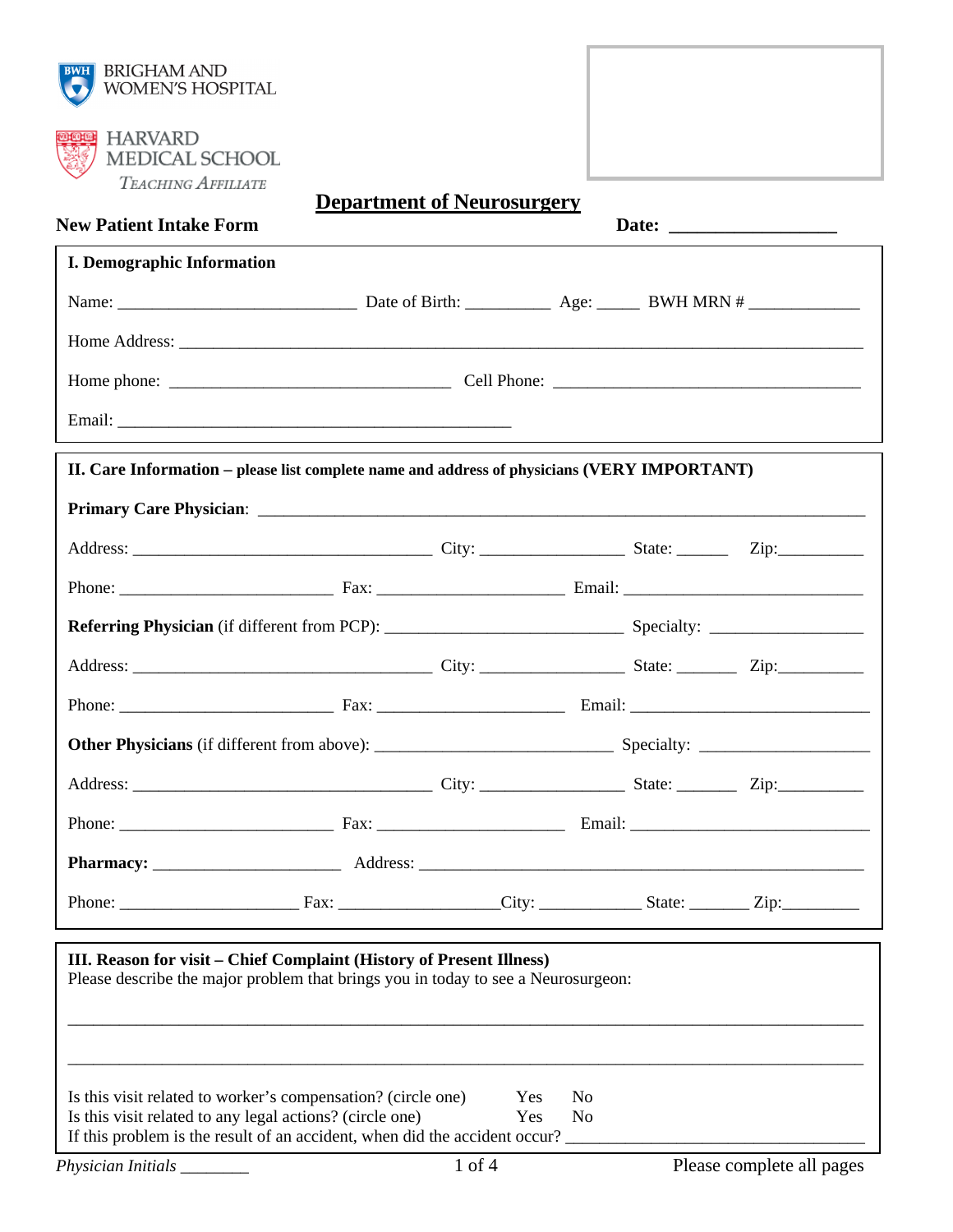| <b>IV. Surgical History</b> Please list all operations you have had:                                                                                                  | Date:                                            |                              |
|-----------------------------------------------------------------------------------------------------------------------------------------------------------------------|--------------------------------------------------|------------------------------|
|                                                                                                                                                                       |                                                  |                              |
|                                                                                                                                                                       |                                                  |                              |
| V. Medical History Please list all active medical conditions:                                                                                                         |                                                  | Duration:                    |
|                                                                                                                                                                       |                                                  |                              |
| Please list all <b>MEDICATIONS</b> you take routinely, prescribed or over-the-counter, along with the dosages:<br>Medication:                                         | Dose:                                            | Frequency:                   |
|                                                                                                                                                                       |                                                  |                              |
| Are you <b>ALLERGIC</b> to any medicines, latex, X-ray dye, or iodine? (circle one)                                                                                   |                                                  | <b>Yes</b><br>N <sub>0</sub> |
| Are you taking any "blood thinning" medications? $\Box$ Yes – indicate below<br>Aspirin or aspirin-containing medication $\Box$<br>Coumadin $\Box$<br>Fish Oil $\Box$ | $\Box$ No<br>Anti-inflammatory medication $\Box$ | Plavix $\Box$                |
|                                                                                                                                                                       |                                                  |                              |
| <b>VI. Social History</b>                                                                                                                                             |                                                  |                              |
|                                                                                                                                                                       |                                                  |                              |
|                                                                                                                                                                       |                                                  |                              |
| Do you use recreational drugs? Type? Type?                                                                                                                            |                                                  |                              |
| Do you exercise regularly? (circle one) Yes No                                                                                                                        |                                                  |                              |
| Females: Are you, or could you be pregnant? (circle one) Yes                                                                                                          | N <sub>o</sub>                                   |                              |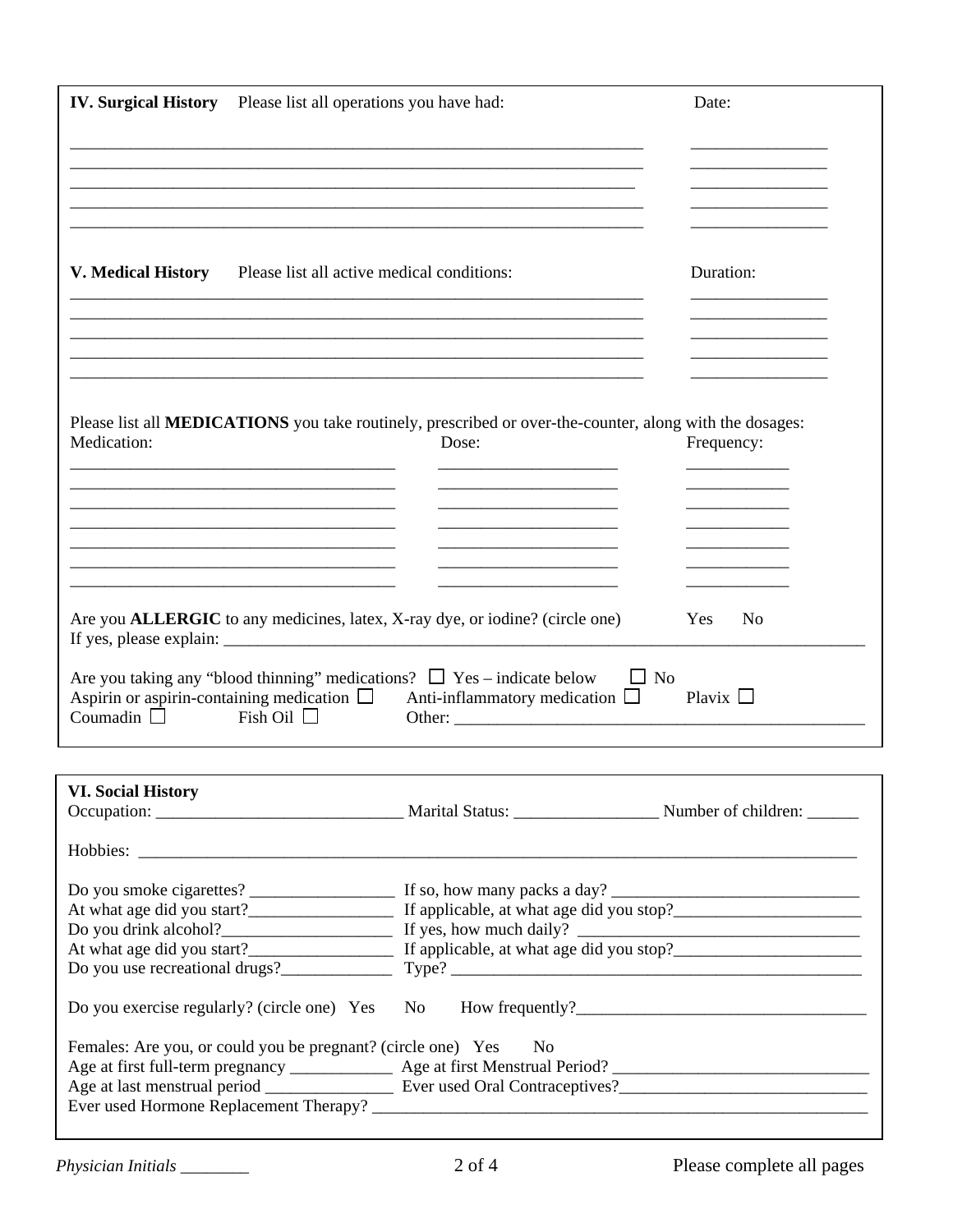**VII. Family History** Do you have a family member affected with:

| Condition              | <b>Yes</b> | N <sub>0</sub> | type/affected relative | <b>Condition</b>        | Yes | $\mathbf{N}\mathbf{0}$ | type/affected relative |
|------------------------|------------|----------------|------------------------|-------------------------|-----|------------------------|------------------------|
| Cancer (Non-           |            |                |                        | Bleeding/Clotting       |     |                        |                        |
| Brain)                 |            |                |                        | Problems                |     |                        |                        |
| Glioma                 |            |                |                        | <b>Heart Disease</b>    |     | $\mathbf{I}$           |                        |
| Meningioma             |            |                |                        | <b>High Cholesterol</b> |     |                        |                        |
| <b>Brain Aneurysm</b>  |            |                |                        | Hypertension            |     |                        |                        |
| <b>Other Aneurysms</b> |            |                |                        | <b>Diabetes</b>         |     |                        |                        |
| Other conditions       |            |                |                        |                         |     |                        |                        |
| Write other conditions |            |                |                        |                         |     |                        |                        |

\_\_\_\_\_\_\_\_\_\_\_\_\_\_\_\_\_\_\_\_\_\_\_\_\_\_\_\_\_\_\_\_\_\_\_\_\_\_\_\_\_\_\_\_\_\_\_\_\_\_\_\_\_\_\_\_\_\_\_\_\_\_\_\_\_\_\_\_\_\_\_\_\_\_\_

| <b>VIII. Review of Symptoms</b>       | Do you currently, or have you had a problem with: |                   |  |                                           |                   |                |
|---------------------------------------|---------------------------------------------------|-------------------|--|-------------------------------------------|-------------------|----------------|
| Constitutional:                       |                                                   | <b>Circle One</b> |  | <b>Endocrine:</b>                         | <b>Circle One</b> |                |
| Fever                                 | Yes                                               | No                |  | <b>Diabetes</b>                           | Yes               | N <sub>o</sub> |
| Weight loss                           | Yes                                               | N <sub>o</sub>    |  | Thyroid disease                           | Yes               | N <sub>o</sub> |
| <b>Excessive fatigue</b>              | Yes                                               | No                |  | Excessive thirst/urination                | Yes               | N <sub>o</sub> |
| <b>History of Falls</b>               | Yes                                               | N <sub>o</sub>    |  | Genitourinary:                            |                   |                |
| $Eyes$ :                              |                                                   |                   |  | Urinary tract infections                  | Yes               | N <sub>o</sub> |
| Wear glasses                          | Yes                                               | N <sub>o</sub>    |  | Painful urination                         | Yes               | N <sub>o</sub> |
| Infections                            | Yes                                               | N <sub>o</sub>    |  | Blood in your urine                       | Yes               | N <sub>o</sub> |
| Injuries                              | Yes                                               | No                |  | Difficult starting/stopping stream        | Yes               | N <sub>o</sub> |
| Glaucoma                              | Yes                                               | N <sub>o</sub>    |  | Incontinence                              | Yes               | N <sub>o</sub> |
| Cataracts                             | Yes                                               | N <sub>o</sub>    |  | Kidney stones                             | Yes               | N <sub>o</sub> |
| <b>Ear, Nose, Throat &amp; Mouth:</b> |                                                   |                   |  | <b>Musculoskeletal:</b>                   |                   |                |
| Wear hearing aid(s)                   | Yes                                               | N <sub>o</sub>    |  | Broken bones                              | Yes               | N <sub>o</sub> |
| Hearing loss                          | Yes                                               | N <sub>o</sub>    |  | Arm or leg weakness                       | Yes               | N <sub>o</sub> |
| Ear pain/infections                   | Yes                                               | N <sub>0</sub>    |  | Arm or leg pain                           | Yes               | N <sub>o</sub> |
| Ringing in ears                       | Yes                                               | N <sub>o</sub>    |  | Joint pain or swelling                    | Yes               | N <sub>o</sub> |
| Nose bleeds                           | Yes                                               | N <sub>o</sub>    |  | Arthritis                                 | Yes               | N <sub>o</sub> |
| Nasal congestion/drainage             | Yes                                               | N <sub>o</sub>    |  | Integumentary:                            |                   |                |
| Inability to smell                    | Yes                                               | N <sub>o</sub>    |  | Skin disease                              | Yes               | N <sub>o</sub> |
| Sinus problems                        | Yes                                               | N <sub>o</sub>    |  | Breast pain, tenderness, nipple discharge | Yes               | N <sub>o</sub> |
| Balance (vertigo, spinning, etc.)     | Yes                                               | N <sub>o</sub>    |  | <b>Neurological:</b>                      |                   |                |
| Cardiovascular:                       |                                                   |                   |  | Fainting spells or "black outs"           | Yes               | No             |
| Chest pain or angina                  | Yes                                               | N <sub>o</sub>    |  | Seizures                                  | Yes               | N <sub>o</sub> |
| High blood pressure                   | Yes                                               | N <sub>o</sub>    |  | Problems with memory                      | Yes               | N <sub>o</sub> |
| Irregular pulse                       | Yes                                               | N <sub>o</sub>    |  | Disorientation                            | Yes               | N <sub>o</sub> |
| Heart murmur                          | Yes                                               | N <sub>0</sub>    |  | Difficulty with speech                    | Yes               | N <sub>o</sub> |
| High cholesterol                      | Yes                                               | N <sub>o</sub>    |  | Inability to concentrate                  | Yes               | N <sub>o</sub> |
| Swelling in hands or feet             | Yes                                               | N <sub>o</sub>    |  | Double or blurred vision                  | Yes               | N <sub>o</sub> |
| Leg pain while walking                | Yes                                               | N <sub>o</sub>    |  | Weakness in arms and/or legs              | Yes               | N <sub>o</sub> |
| <b>Respiratory:</b>                   |                                                   |                   |  | Loss of sensation                         | Yes               | N <sub>o</sub> |
| Asthma                                | Yes                                               | N <sub>o</sub>    |  | Difficulty with balance                   | Yes               | N <sub>o</sub> |
| Emphysema                             | Yes                                               | No                |  | Psychiatric:                              |                   |                |
| Shortness of breath                   | Yes                                               | N <sub>o</sub>    |  | Anxiety                                   | Yes               | N <sub>o</sub> |
| Pneumonia                             | Yes                                               | N <sub>o</sub>    |  | Depression                                | Yes               | N <sub>o</sub> |
| Bloody sputum                         | Yes                                               | N <sub>o</sub>    |  | Hematologic/Lymphatic:                    |                   |                |
| Gastrointestinal:                     |                                                   |                   |  | Anemia                                    | Yes               | N <sub>0</sub> |
| Nausea                                | Yes                                               | N <sub>o</sub>    |  | Hemophilia                                | <b>Yes</b>        | <b>No</b>      |
| Vomiting                              | Yes                                               | N <sub>o</sub>    |  | Bleeding tendencies                       | Yes No            |                |
| Blood in your vomit                   | Yes                                               | N <sub>0</sub>    |  | <b>Blood</b> transfusion                  | Yes               | N <sub>0</sub> |
| Liver disease                         | Yes                                               | N <sub>0</sub>    |  | Persistent swollen glands/lymph nodes     | Yes               | No             |
| Jaundice                              | Yes                                               | N <sub>0</sub>    |  | <b>HIV</b>                                | Yes               | No             |
| Abdominal pain                        | Yes                                               | N <sub>0</sub>    |  | Allergic/Immunologic:                     |                   |                |
| Change in bowel habits                | Yes                                               | No                |  | Food, Inhalant (nasal) allergies          | <b>Yes</b>        | No             |
| Ulcers or gastritis                   | Yes                                               | N <sub>0</sub>    |  | Autoimmune disease (i.e., lupus)          | Yes No            |                |